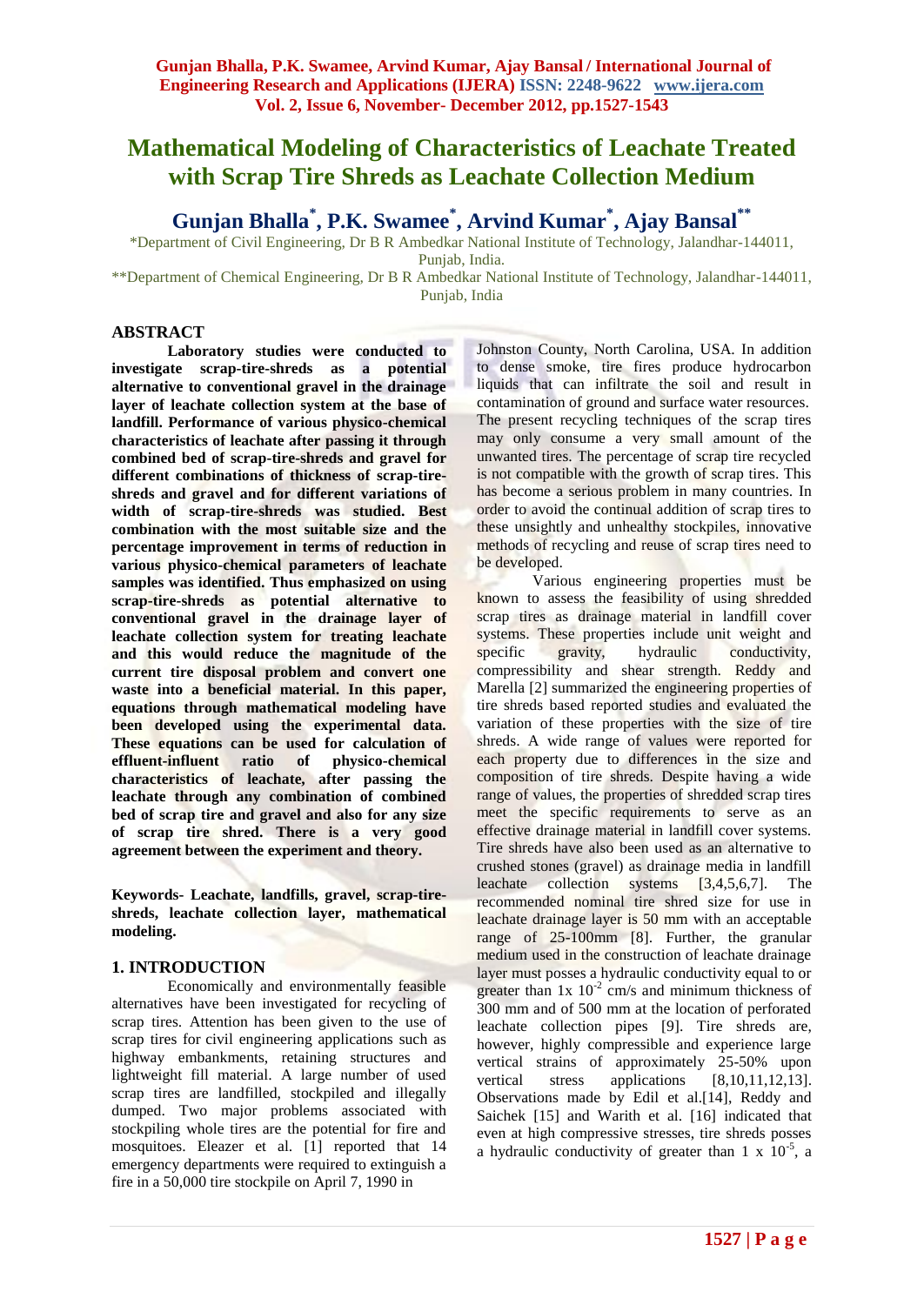value generally recommended for the design of landfill leachate collection systems.

Several laboratory studies have been conducted to show the effectiveness of scrap tires in a leachate collection layer[17,18,16,15,14,7]. Chu and Shakoor [19] conducted field tests in Ohio. Their leachate analyses showed the concentration of trace elements from soil-tire mixtures was less than the maximum allowed contaminant levels specified in U.S. Environment Protection Agency regulations. These researchers concluded that soil-tire mixtures can be safely used as a light weight fill material and in situations where improvement in drainage characteristics is required. Mondal and Warith [20] reported scrap tire stockpiles are breeding grounds for pests, mosquitoes and west Nile viruses and, thereby, become a potential health risk. This experimental study was carried out in six stages to determine the suitability of shredded tire materials in a trickling filter system to treat landfill leachate. Biochemical Oxygen Demand (BOD<sub>5</sub>), Chemical Oxygen Demand (COD) and  $NH<sub>3</sub>-N$  removals were obtained in the range of 81 to 96%, 76 to 90% and 15 to 68%, respectively. In summary, the preponderance of the above mentioned literature strongly indicates that scrap tires can be safely used as a leachate collection layer for leachate treatment at landfill site with no substantial addition or only marginal addition of any pollutants that are of specific public health concern. The use of shredded scrap tires as protective drainage material has the potential for the utilization of large quantities of recycled scrap tires. Such use offers an economic advantage over conventional materials without compromising engineering performance in addition; this implementation utilizes the scrap tires as a valuable resource material and helps to alleviate the growing problems currently associated with the management and disposal of scrap tires.

#### **2. EXPERIMENTAL WORK**

Laboratory studies were conducted to investigate scrap-tire-shreds as a potential alternative to conventional gravel in the drainage layer of leachate collection system at the base of landfill. Gravel and scrap-tire-shreds in combination were used as leachate collection layer. Laboratory Test Cells consisting of different combinations of scraptire-shreds (size range length  $= 25$  mm to 75 mm and width  $= 5$  mm) and gravel (size range 10 mm to 20 mm) beds as leachate collection layer with total bed thickness of 500 mm were formed. A typical test cell is depicted in Fig. 1. Leachate sample after passing through combined beds of scrap-tire-shreds and gravel were tested for obtaining various physicochemical parameters of leachate. The results so obtained are given in Tables 1 and 2. Detail of laboratory study is presented elsewhere [17]. In brief, as per the experimental observations, leachate sample after passing through combined beds of scrap-tireshreds and gravel gave better results in comparison to Test Cell containing scrap-tire-shreds or gravel bed when used singly as indicated from the comparative performance study of Test Cells. The present study indicates that scrap-tire-shreds can be used as a potential alternative to conventional gravel in the drainage layer of leachate collection system thus by improving upon the reduction in the various leachate parameters of environmental concern. The percentage improvement in terms of reduction in various physico-chemical parameters of original leachate was as high as 68.8 % and 79.6 % reduction in case of  $BOD<sub>5</sub>$  and COD values respectively.

#### **2.1 Analytical Considerations**

The nature of variation of the effluent depends on the geometry of the arrangements. Considering the different arrangements, the variation is divided into the following categories.

#### **2.1.1 Showing a Minimum**

Fig. 2 (a-n) depicts a plot of effluent-influent ratio of physico-chemical characteristics versus the ratio of thicknesses of scrap tire layer to that of gravel layer  $d_s/d_g$ . A perusal of Fig. 2 (a-n) indicates that the effluent-influent ratio first dips down, attains a minimum and then monotonically saturates to a final value. A typical equation of this curve for physico-chemical characteristic *C* is proposed as

$$
\frac{C_e}{C_i} = a - b \exp\left[\alpha \frac{d_s}{d_g} - \beta \left(\frac{d_s}{d_g}\right)^2\right] \quad (1)
$$

where  $a, b, \alpha$  and  $\beta$  are parameters to be determined from the experimental data. For this purpose the *j*th observed value  $\left(C_{\text{eo}}/C_{\text{io}}\right)_{j}$  and the corresponding predicted by Eq. (1) is  $\left(C_{ep} / C_{ip}\right)$  yields a

proportionate error  $\varepsilon$ <sub>*i*</sub> as

$$
\varepsilon_j = \left(C_{ep} / C_{ip}\right)_j - \left(C_{eo} / C_{io}\right)_j \quad (2)
$$

For determination of the parameters, an average of a criterion function  $f$  to be minimized is given by

$$
E = \frac{1}{N} \sum_{j}^{N} f(\varepsilon_{j})
$$
 (3)

where  $E =$  average criterion function;  $N =$  number of data. Several criteria functions for *f* have been proposed from time to time. The most common among them is a square function

$$
f(\varepsilon_j) = \varepsilon_j^2 \tag{4}
$$

The evaluation criteria given by Eq. (4), is popularly known as least square method introduced by Gauss in 1768. Another criterion function for *f*(ε*j*) is the absolute function given by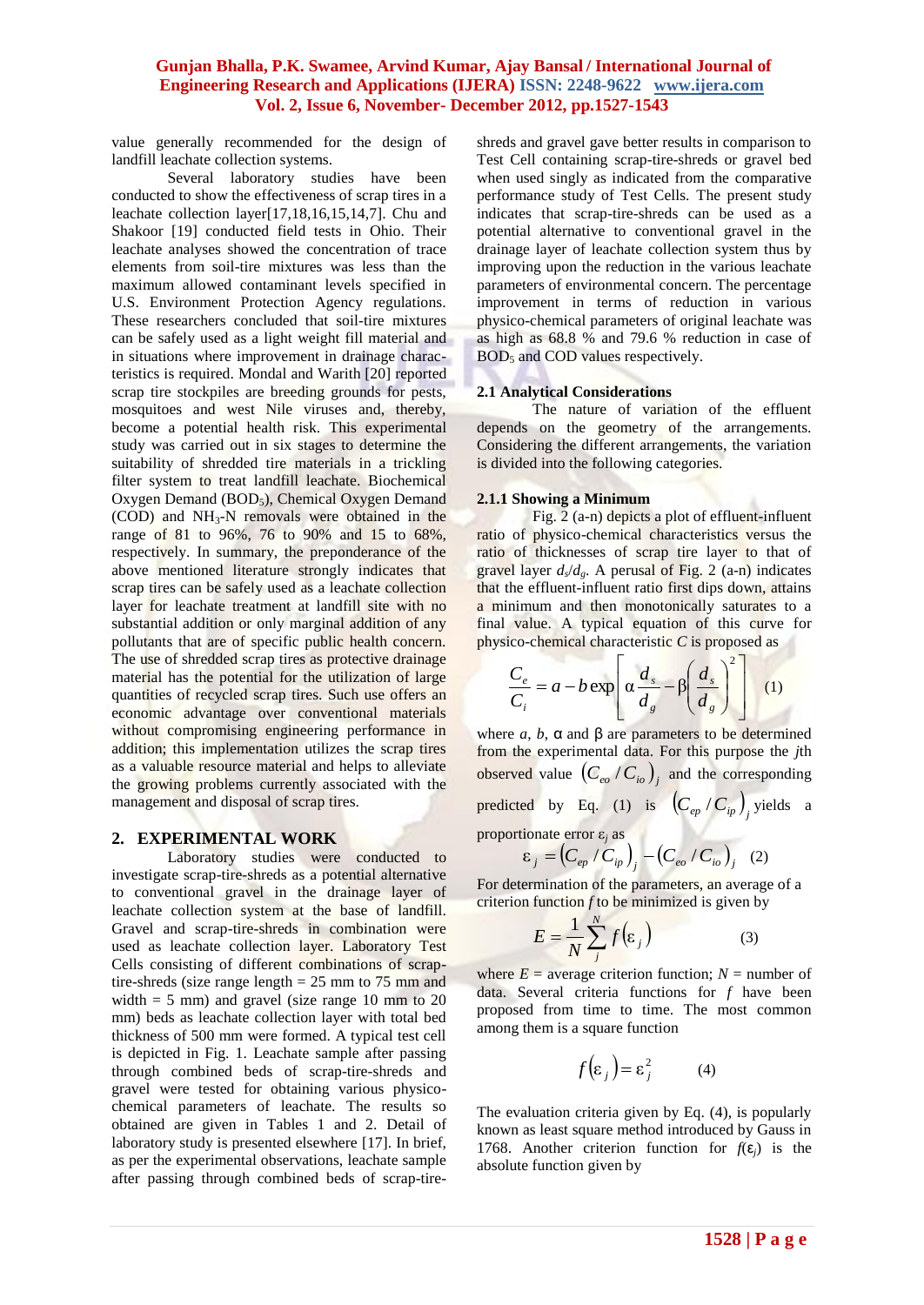$$
f(\varepsilon_j) = |\varepsilon_j| \quad (5)
$$

The absolute function is better than the square function of as it is less biased for large errors. Small random errors get eliminated by the minimization of *E.* Large random errors may be due to wrongly recorded observation in a data set. These errors play decisive role in estimates of parameters. Swamee and Ojha [21] gave the following criterion function, which reduces the effect of large errors:

$$
f(\varepsilon_j) = \left(\varepsilon_j^{-2} + \varepsilon_c^{-2}\right)^{-0.5}
$$
 (6)

where  $\epsilon_c$  = proportionate cutoff error. Using the experimental data the parameters were evaluated by minimizing the sum of criterion function given by Eq. (6) with cutoff error 2%. *Example:* For phosphate the parameters obtained are:  $a = 0.590$ ,  $b = 0.090$ ,  $\alpha =$ 2.83 and  $\beta$  = 2.12. Thus, for Phosphate Eq. (1) reduces to

$$
\frac{\text{PO}_{4e}^{2}}{\text{PO}_{4i}^{2*}} = 0.590 - 0.090 \exp\left[2.83 \frac{d_s}{d_s} - 2.12 \left(\frac{d_s}{d_s}\right)^2\right] (7)
$$

The agreement between Eq. (7) and the data is depicted in Fig.  $2(i)$ . A perusal of Fig. 2 (a-n) indicates that Eq. (1) represents the data fairly accurately. The parameters of various attributes are given in Table 3.

For minimum of  $C_e/C_i$ , equating the differential coefficient of Eq. (1) by  $(d_s/d_g)^*$  and simplifying, one gets,

$$
\left(\frac{d_s}{d_g}\right)^* = \frac{\alpha}{2\beta} \quad (8)
$$

Where \* stands for minimum. Combining Eqs. (1) and (8), the minimum,  $(C_e/C_i)^*$  is found to be

$$
\left(\frac{C_e}{C_i}\right)^* = a - b \exp\left(\frac{\alpha^2}{4\beta}\right) \tag{9}
$$

Table 3 also gives values of  $(d_s/d_g)^*$  and  $(C_e/C_i)^*$ . A perusal of Table 3 shows that for all attributes  $(d_s/d_g)^*$ is fairly constant; and it may be taken as 0.667.

#### **2.1.2 Uniformly Increasing**

Fig. 3 (a-n) depicts a plot of effluent-influent ratio of physico-chemical characteristics versus the ratio of width of scrap tire to the of gravel layer *w*/*dg*. It can be seen from Fig. 3 (a-n) that the effluentinfluent ratio monotonically increases with the increase in  $w/d_g$ . A typical equation of this variation is

$$
\frac{C_e}{C_i} = k \left(\frac{w}{d_g}\right)^m \tag{10}
$$

where *k* and *m* are parameters that are determined by plotting the experimental data on a double log graph paper. In such a case *m* is the slope of straight line

represented by the data; and *k* is the value of  $C_e / C_i$ at  $w/d_e = 1$ . *Example:* For phosphate  $k = 1.2$ ; and  $m =$ 0.14. Putting these values in Eq. (10), one gets

$$
\frac{\text{PO}_{4e}^{2-}}{\text{PO}_{4i}^{2-}} = 1.208 \left(\frac{w}{d_g}\right)^{0.302} \tag{11}
$$

## **3. CONCLUSIONS**

#### **NOTATION**

| $(\varepsilon_i) =  \varepsilon_i $ (5)<br>tion is better than the square<br>less biased for large errors. Small<br>eliminated by the minimization of<br>errors may be due to wrongly<br>on in a data set. These errors play<br>mates of parameters. Swamee and<br>he following criterion function,<br>ffect of large errors:<br>$+\epsilon_c^{-2}$ ) <sup>-0.5</sup><br>(6)<br>prtionate cutoff error. Using the                                                                                                                                                                                                                                                                                                                                                                                                                                               | represented by the data; and k is the value of $C_e/C$<br>at $w/d_g = 1$ . <i>Example:</i> For phosphate $k = 1.2$ ; and m =<br>$0.14$ . Putting these values in Eq. $(10)$ , one gets<br>$\frac{P O_{4e}^{2}}{P O_{4i}^{2}} = 1.208 \left(\frac{w}{d_a}\right)^{0.5}$<br>(11)<br>The parameters $k$ and $m$ for various attributes are<br>listed in Table 4. A perusal of Eq. $(11)$ and Fig. 3 $(j)$<br>indicates that there is quite good agreement between<br>experiment and the theory.                                                                                                                                                                                                                                                                                                                                                                                                                                                                                                                                                                                                                                                                                                                                                                                                                                                                                                                                                 |
|-----------------------------------------------------------------------------------------------------------------------------------------------------------------------------------------------------------------------------------------------------------------------------------------------------------------------------------------------------------------------------------------------------------------------------------------------------------------------------------------------------------------------------------------------------------------------------------------------------------------------------------------------------------------------------------------------------------------------------------------------------------------------------------------------------------------------------------------------------------------|----------------------------------------------------------------------------------------------------------------------------------------------------------------------------------------------------------------------------------------------------------------------------------------------------------------------------------------------------------------------------------------------------------------------------------------------------------------------------------------------------------------------------------------------------------------------------------------------------------------------------------------------------------------------------------------------------------------------------------------------------------------------------------------------------------------------------------------------------------------------------------------------------------------------------------------------------------------------------------------------------------------------------------------------------------------------------------------------------------------------------------------------------------------------------------------------------------------------------------------------------------------------------------------------------------------------------------------------------------------------------------------------------------------------------------------------|
| he parameters were evaluated by<br>m of criterion function given by<br>error 2%. Example: For phosphate<br>ined are: $a = 0.590$ , $b = 0.090$ , $\alpha =$<br>2. Thus, for Phosphate Eq. (1)<br>090 exp $\left  2.83 \frac{d_s}{d_g} - 2.12 \left( \frac{d_s}{d_g} \right)^2 \right $ (7)<br>tween Eq. (7) and the data is<br>$2(j)$ . A perusal of Fig. 2 $(a-n)$<br>(1) represents the data fairly<br>cameters of various attributes are<br>$C_e/C_i$ , equating the differential<br>1) by $(d_s/d_g)^*$ and simplifying, one<br>$\left(\frac{l_s}{l_a}\right)^{*} = \frac{\alpha}{2\beta}$ (8)<br>r minimum. Combining Eqs. (1)<br>m, $(C_e/C_i)^*$ is found to be<br>$= a - b \exp\left(\frac{\alpha^2}{4\beta}\right)$ (9)<br>values of $(d_s/d_g)^*$ and $(C_e/C_i)^*$ . A<br>hows that for all attributes $(d_s/d_g)^*$<br>nd it may be taken as 0.667. | <b>3. CONCLUSIONS</b><br>Equation has been developed for calculating<br>the value of various physico-chemical characteristic<br>of leachate after passing it through combined bed o<br>scrap tire and gravel for different combinations o<br>thickness of scrap tire and gravel. Another equation<br>has also been developed for calculation of effluent<br>influent ratio of physico-chemical characteristics fo<br>different variations of width of scrap tire shreds. The<br>comparison between the experimental and the<br>theoretical values show that there is<br>a good<br>agreement between experiment and theory.<br><b>NOTATION</b><br>The following symbols are used in this paper:<br>= parameter (nondimensional);<br>$\boldsymbol{a}$<br>$\boldsymbol{b}$<br>= parameter (nondimensional);<br>$\overline{C}$<br>= physico-chemical characteristics;<br>$=$ thickness of scrap tire layer (mm);<br>$d_{s}$<br>$=$ thickness of gravel layer (mm);<br>$d_{g}$<br>E<br>= average error (nondimensional);<br>$\boldsymbol{f}$<br>= criterion function (nondimensional);<br>$\boldsymbol{k}$<br>$=$ parameter;<br>$=$ parameter;<br>$\mathfrak{m}$<br>$=$ number of data;<br>$\boldsymbol{N}$<br>$=$ width of scrap tire shreds;<br>$\boldsymbol{\mathcal{W}}$<br>= parameter (nondimensional);<br>$\alpha$<br>= parameter (nondimensional);<br>β<br>$=$ proportionate error;<br>S<br>= proportionate cutoff error;<br>$\epsilon_c$ |
|                                                                                                                                                                                                                                                                                                                                                                                                                                                                                                                                                                                                                                                                                                                                                                                                                                                                 |                                                                                                                                                                                                                                                                                                                                                                                                                                                                                                                                                                                                                                                                                                                                                                                                                                                                                                                                                                                                                                                                                                                                                                                                                                                                                                                                                                                                                                              |
| <b>creasing</b><br>) depicts a plot of effluent-influent<br>emical characteristics versus the<br>rap tire to the of gravel layer $w/d_g$ .                                                                                                                                                                                                                                                                                                                                                                                                                                                                                                                                                                                                                                                                                                                      | <b>SUPERSCRIPT</b><br>∗<br>$=$ optimum;<br><b>SUBSCRIPT</b>                                                                                                                                                                                                                                                                                                                                                                                                                                                                                                                                                                                                                                                                                                                                                                                                                                                                                                                                                                                                                                                                                                                                                                                                                                                                                                                                                                                  |
| m Fig. 3 (a-n) that the effluent-<br>notonically increases with the<br>typical equation of this variation<br>$\left(\frac{w}{d_g}\right)^{n}$<br>(10)<br>parameters that are determined by<br>nental data on a double log graph<br>use $m$ is the slope of straight line                                                                                                                                                                                                                                                                                                                                                                                                                                                                                                                                                                                        | $=$ effluent;<br>$\ell$<br>$=$ influent;<br>i<br>$=$ index;<br>j<br>= observed; and<br>$\cal O$<br>$=$ predicted.<br>$\boldsymbol{p}$                                                                                                                                                                                                                                                                                                                                                                                                                                                                                                                                                                                                                                                                                                                                                                                                                                                                                                                                                                                                                                                                                                                                                                                                                                                                                                        |
|                                                                                                                                                                                                                                                                                                                                                                                                                                                                                                                                                                                                                                                                                                                                                                                                                                                                 | $1529$   P a g e                                                                                                                                                                                                                                                                                                                                                                                                                                                                                                                                                                                                                                                                                                                                                                                                                                                                                                                                                                                                                                                                                                                                                                                                                                                                                                                                                                                                                             |

#### **SUPERSCRIPT**

#### **SUBSCRIPT**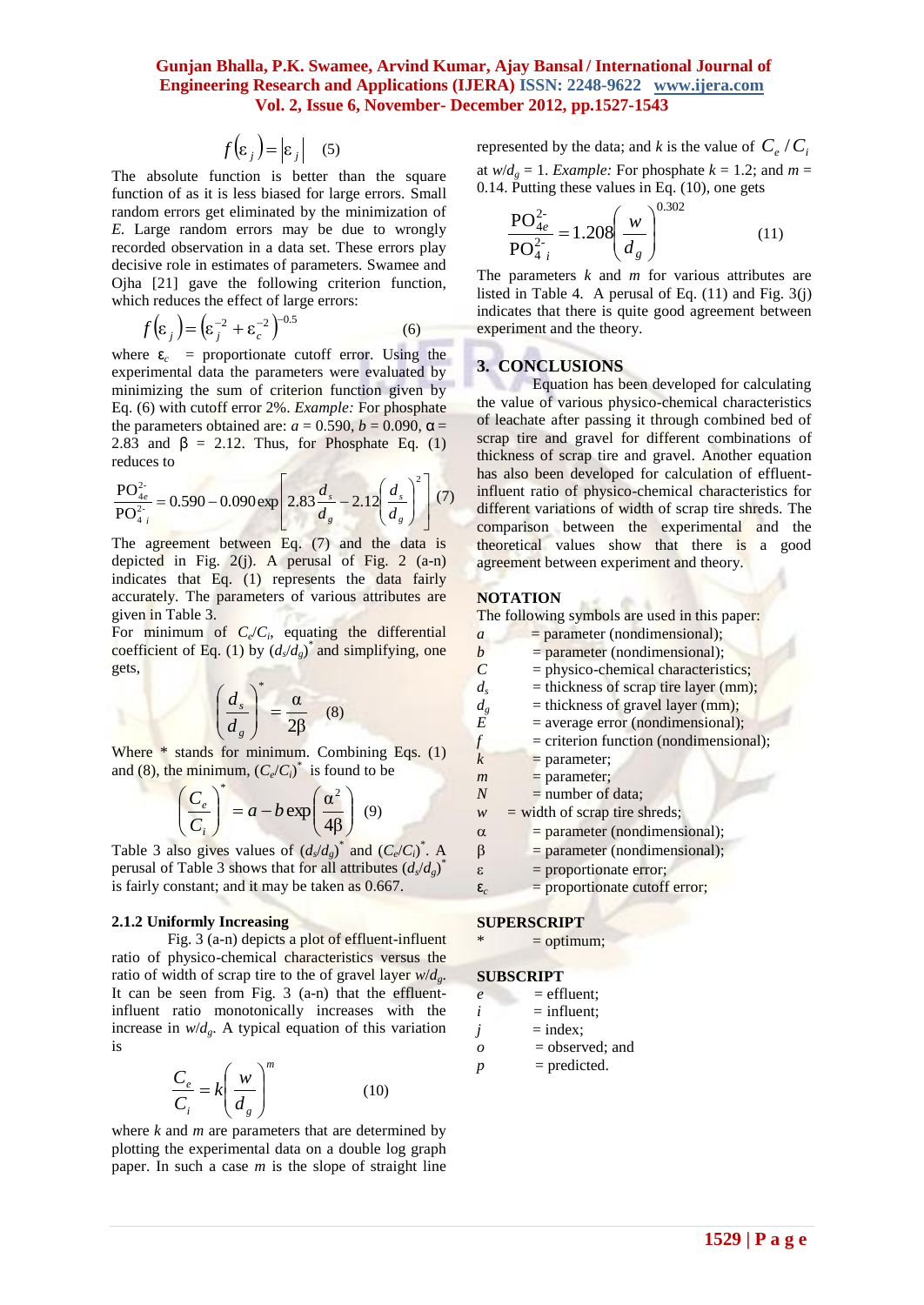#### **REFERENCES**

- [1] W.E. Eleazer, M.A. Barlaz and D.J.Whittle, Resource recovery alternatives for waste tires in North Carolina, *Civil Engineering Department, North Carolina State University, Raleigh*, 1992.
- [2] K.R.Reddy and A. Marella, Properties of different size scrap tire shreds: implications on using as drainage material in landfill cover systems, *Proceedings of the 17th International Conference on Solid Waste Technology and Management, Philadelphia, PA, USA*., 2001.
- [3] D.N. Humphrey, Civil engineering applications of tire shreds, *Proceedings of the Tire Industry Conference, Clemson University*, 1999, 1-16.
- [4] California Integrated Waste Management Board, Tire shreds as leachate drainage material at municipal solid waste landfill, *Guidance Manual*, 1998.
- [5] R.Donovan, J. Dempsey and S. Owen, Scrap tire utilization in landfill applications, *Proceedings of Solid Waste Association of North America, Wastecon GR-G 0034*, 1996, 353-383.
- [6] D.P. Duffy, Using tire chips as a leachate drai-nage layer, *Waste Age*, 26, 1995, 113- 122.
- [7] D.N. Humphrey and W.P. Manion, Properties of tire chips for lightweight fill, grouting, soil improvement and geosynthetics, *Proceedings of the Conference Sponsored by the Geotechnical Engineering Division of the American Society of Civil Engineers 2, New Orleans*, 1992, 1344-1355.
- [8] Mississipi Department of Environmental Quality, Beneficial use of waste tire material guidance for using tire chips as leachate drainage layers at municipal solid waste landfills, *Mississipi Department of Environmental Quality, Solid Waste Management Branch*, 2002, 1-3.
- [9] Ministry of Environment (MOE), Landfill standards- A guideline on the regulatory and approval requirements for new or expanding landfilling sites, *Ontario Ministry of the Environment*, 1998, 1-127.
- [10] Geosyntec Consultants, Guidance manual Tire shreds as leachate drainage material at municipal solid waste landfill, *Prepared for California Integrated Waste Management Board*, 1998.
- [11] W.L.Nickels and D.N. Humphrey, The effect of tire chips as subgrade fill on paved roads, *Maine Department of Transportation, Maine*, 1997.
- [12] D.N.Humphery, T.C. Sandford, M.M. Cribbs and W.P. Manion, Shear strength and compressibility of tire chips for use as retaining wall backfill, *Transportation Research Record 1422, Transportation Research Board, Washington, D.C.*,1993.
- [13] W. P. Manion and D.N. Humphery, Use of tire chips as lightweight and conventional embankment fill, *Technical Paper 91-1, Technical Services Division, Maine Department of Transportation, Maine*, 1992.
- [14] T.B.Edil, P.J.Fox and S.W. Ahl, Hydraulic conductivity and compressibility of waste tire chips, *Proceedings of 15th Annual Madison Waste Conf., Madison, Wis.*, 1992, 49-61.
- [15] K.R.Reddy and R.E. Saichek, Characterization and performance assessment of shredded scrap tires as leachate drainage material in landfills, *Proceedings of the 14th International conference on solid waste technology and management, Philadelphia, PA,* 1998.
- [16] M.A. Warith, E. Evgin and P.A.S. Benson, Suitability of shredded tires for use in landfill leachate collection systems, *Waste Management*, 24, 2004, 967-978.
- [17] G. Bhalla, A. Kumar and A. Bansal, Performance of scrap tire shreds as a potential leachate collection medium, *J.Geotech. and Geological Eng., Springer*, 28(5), 2010, 661-669.
- [18] R.K. Rowe and R. McIaac, Clogging of tire shreds and gravel permeated with landfill leachate, *J. Geotech. Geoenviron. Eng*., 131(6), 2005, 682-693.
- [19] C. Chu and A. Shakoor, Use of shredded scrap tires in soil, Eng. Geol. Environ., *22nd Proceedings of the International Symposium*, 2, 1997, 1687.
- [20] B. Mondal and M.A. Warith, Use of shredded tire crumbs as packing media in trickling filter systems for landfill leachate treatment, *Civil Engineering Department, Ryerson University, Toronto, Canada, [Environmental Technology](../My%20Documents/title~db=all~content=t791546829)*, 29 (8), 2008, 827- 836.
- [21] P.K. Swamee and C.S.P. Ojha, Pump test analysis of confined aquifer, *J. Irrig. and Drain. Eng., ASCE*, 116 (1), 1990, 99-106.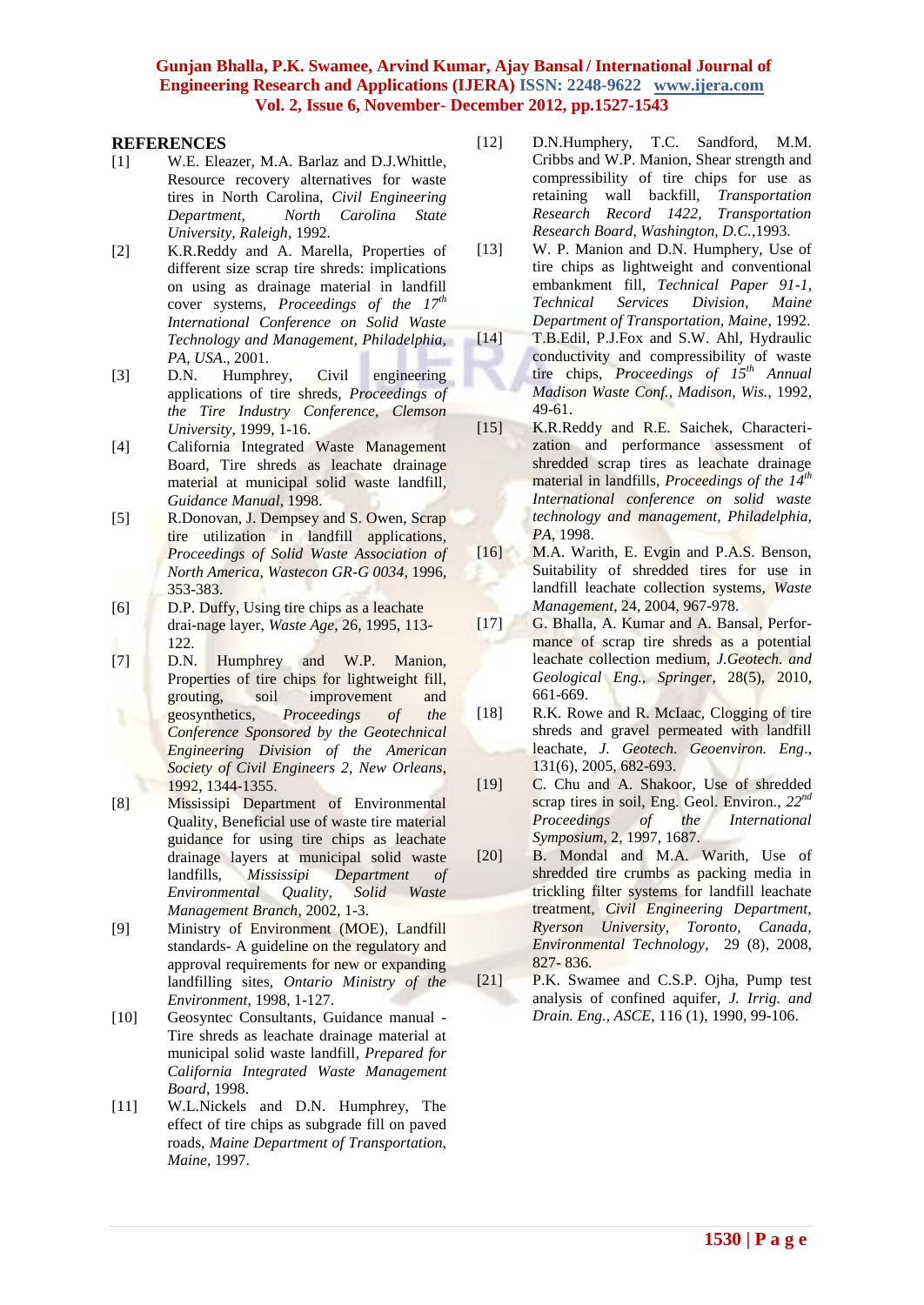| <b>Attributes</b> | influent | effluent | $d_{s}$                  | $d_g$            | <b>Attributes</b> | influent         | effluent        | $d_{s}$                | $d_g$<br>(mm)    |
|-------------------|----------|----------|--------------------------|------------------|-------------------|------------------|-----------------|------------------------|------------------|
| pH                | 10.3     | 9.6      | (mm)<br>$\boldsymbol{0}$ | (mm)<br>500      | Chloride          | 853              | 432             | (mm)<br>$\overline{0}$ | 500              |
|                   | 10.3     | 9.5      | 100                      | 400              | (mg/l)            | 853              | 396             | 100                    | 400              |
|                   | 10.3     | 9.3      | 200                      | 300              |                   | 853              | 308             | 200                    | 300              |
|                   | 10.3     | 9.4      | 250                      | 250              |                   | 853              | 326             | 250                    | 250              |
|                   | 10.3     | 9.5      | 300                      | 200              |                   | 853              | 335             | 300                    | 200              |
|                   | 10.3     | 9.7      | 400                      | 100              |                   | 853              | 448             | 400                    | 100              |
|                   | 10.3     | 9.8      | 500                      | $\boldsymbol{0}$ |                   | 853              | 523             | 500                    | $\theta$         |
| Total             | 8600     | 3085     | $\bf{0}$                 | 500              | Ammonical         | 83               | 40              | $\boldsymbol{0}$       | 500              |
| Solids            | 8600     | 2543     | 100                      | 400              | Nitrogen          | 83               | 38              | 100                    | 400              |
| (TS)              | 8600     | 2046     | 200                      | 300              | (mg/l)            | 83               | 23              | 200                    | 300              |
| (mg/l)            | 8600     | 2285     | 250                      | 250              |                   | 83               | $\overline{25}$ | 250                    | 250              |
|                   | 8600     | 2586     | 300                      | 200              |                   | 83               | 30              | 300                    | 200              |
|                   | 8600     | 3150     | 400                      | 100              |                   | 83               | 49              | 400                    | 100              |
|                   | 8600     | 3205     | 500                      | $\boldsymbol{0}$ |                   | 83               | 53              | 500                    | $\boldsymbol{0}$ |
| Total             | 6800     | 1796     | $\boldsymbol{0}$         | 500              | Phosphate         | 78               | 39              | $\theta$               | 500              |
| Dissolved         | 6800     | 1575     | 100                      | 400              | (mg/l)            | 78               | 32              | 100                    | 400              |
| Solids            | 6800     | 1332     | 200                      | 300              |                   | 78               | 28              | 200                    | 300              |
| (TDS)             | 6800     | 1430     | 250                      | 250              |                   | 78               | 30              | 250                    | 250              |
| (mg/l)            | 6800     | 1658     | 300                      | 200              |                   | 78               | 36              | 300                    | 200              |
|                   | 6800     | 1808     | 400                      | 100              |                   | 78               | 43              | 400                    | 100              |
|                   | 6800     | 2180     | 500                      | $\boldsymbol{0}$ |                   | 78               | 46              | 500                    | $\mathbf{0}$     |
| Hardness          | 638      | 493      | $\boldsymbol{0}$         | 500              | Iron              | 6.6              | $\overline{3}$  | $\mathbf{0}$           | 500              |
| (mg/l)            | 638      | 405      | 100                      | 400              | (mg/l)            | 6.6              | 2.6             | 100                    | 400              |
|                   | 638      | 342      | 200                      | 300              |                   | 6.6              | 1.3             | 200                    | 300              |
|                   | 638      | 395      | 250                      | 250              |                   | 6.6              | 1.5             | 250                    | 250              |
|                   | 638      | 488      | 300                      | 200              |                   | 6.6              | 1.9             | 300                    | 200              |
|                   | 638      | 530      | 400                      | 100              |                   | 6.6              | 2.8             | 400                    | 100              |
|                   | 638      | 542      | 500                      | $\mathbf{0}$     |                   | 6.6              | 3.6             | 500                    | $\mathbf{0}$     |
| Turbidity         | 30       | 17       | $\theta$                 | 500              | Lead              | 0.9              | 0.4             | $\overline{0}$         | 500              |
| (NTU)             | 30       | 15       | 100                      | 400              | (mg/l)            | 0.9              | 0.3             | 100                    | 400              |
|                   | 30       | 12       | 200                      | 300              |                   | 0.9              | 0.1             | 200                    | 300              |
|                   | 30       | 13       | 250                      | 250              |                   | 0.9              | 0.2             | 250                    | 250              |
|                   | 30       | 13       | 300                      | 200              |                   | 0.9              | 0.2             | 300                    | 200              |
|                   | 30       | 19       | 400                      | 100              |                   | 0.9              | 0.4             | 400                    | 100              |
|                   | 30       | 20       | 500                      | $\mathbf{0}$     |                   | 0.9              | 0.5             | 500                    | $\overline{0}$   |
| <b>BOD</b>        | 809      | 325      | $\overline{0}$           | 500              | Chromium          | 1.5              | 1.2             | $\boldsymbol{0}$       | 500              |
| (mg/l)            | 809      | 306      | 100                      | 400              | (mg/l)            | 1.5              | $\mathbf{1}$    | 100                    | 400              |
|                   | 809      | 253      | 200                      | 300              |                   | 1.5              | 0.4             | 200                    | 300              |
|                   | 809      | 269      | 250                      | 250              |                   | 1.5              | 0.5             | 250                    | 250              |
|                   | 809      | 285      | 300                      | 200              |                   | $1.5$            | 0.6             | 300                    | 200              |
|                   | 809      | 329      | 400                      | 100              |                   | 1.5              | 0.9             | 400                    | 100              |
|                   | 809      | 363      | 500                      | $\boldsymbol{0}$ |                   | 1.5              | 1.3             | 500                    | $\boldsymbol{0}$ |
| $\rm COD$         | 1690     | 595      | $\boldsymbol{0}$         | 500              | Cadmium           | 3.2              | 1.4             | $\boldsymbol{0}$       | 500              |
| (mg/l)            | 1690     | 584      | 100                      | 400              | (mg/l)            | 3.2              | 1.3             | 100                    | 400              |
|                   | 1690     | 345      | 200                      | 300              |                   | $\overline{3.2}$ | 1.1             | 200                    | 300              |
|                   | 1690     | 386      | 250                      | 250              |                   | 3.2              | 1.2             | 250                    | 250              |
|                   | 1690     | 398      | 300                      | 200              |                   | 3.2              | 1.2             | 300                    | 200              |
|                   | 1690     | 589      | 400                      | 100              |                   | 3.2              | 1.4             | 400                    | 100              |
|                   | 1690     | 650      | 500                      | $\boldsymbol{0}$ |                   | 3.2              | 1.6             | 500                    | $\boldsymbol{0}$ |

**Table 1** Observation of Test Cells 1 to 7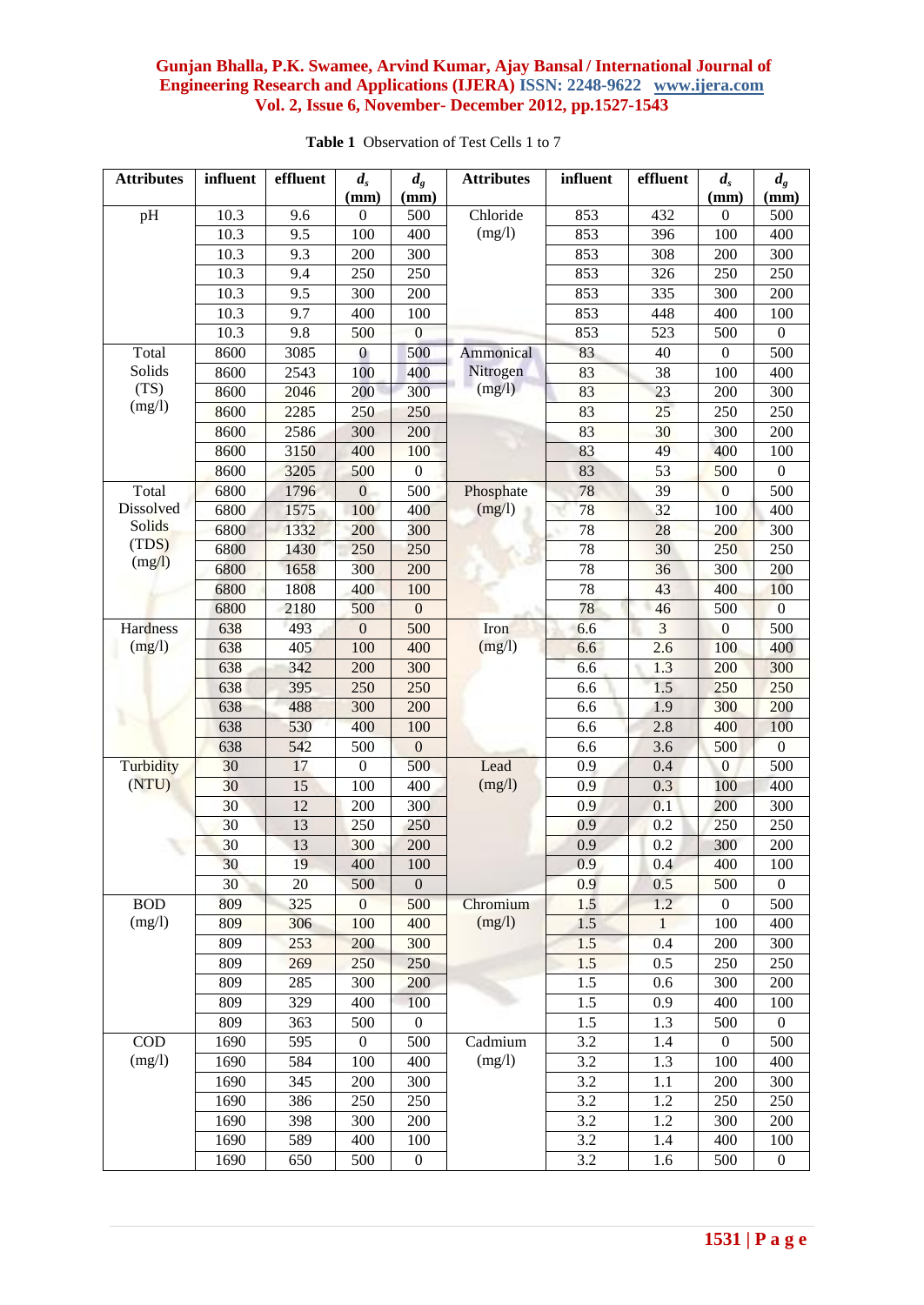| <b>Attributes</b> | influent | effluent         | w              | $d_{g}$ | <b>Attributes</b> | influent<br>effluent |                 | w    | $d_{g}$          |
|-------------------|----------|------------------|----------------|---------|-------------------|----------------------|-----------------|------|------------------|
|                   |          |                  | (mm)           | (mm)    |                   |                      |                 | (mm) | (mm)             |
| pH                | 10.3     | 9.3              | 5              | 300     | Chloride          | 853                  | 308             | 5    | 300              |
|                   | 10.3     | 9.5              | 10             | 300     | (mg/l)            | 853                  | 312             | 10   | 300              |
|                   | 10.3     | 9.4              | 15             | 300     |                   | 853                  | 346             | 15   | 300              |
|                   | 10.3     | 9.6              | 20             | 300     |                   | 853                  | 358             | 20   | $\overline{300}$ |
| <b>TS</b>         | 8600     | 2046             | 5              | 300     | Ammonical         | 83                   | 23              | 5    | 300              |
| (mg/l)            | 8600     | 2185             | 10             | 300     | Nitrogen          | 83                   | 30              | 10   | 300              |
|                   | 8600     | 2343             | 15             | 300     | (mg/l)            | 83                   | 35              | 15   | 300              |
|                   | 8600     | 2486             | 20             | 300     |                   | 83                   | 38              | 20   | 300              |
| <b>TDS</b>        | 6800     | 1332             | 5              | 300     | Phosphate         | 78                   | 28              | 5    | 300              |
| (mg/l)            | 6800     | 1486             | 10             | 300     | (mg/l)            | 78                   | $\overline{32}$ | 10   | $\overline{300}$ |
|                   | 6800     | 1492             | 15             | 300     |                   | 78                   | 39              | 15   | 300              |
|                   | 6800     | 1503             | 20             | 300     |                   | 78                   | 42              | 20   | 300              |
| Hardness          | 638      | $\overline{3}42$ | 5              | 300     | Iron              | 6.6                  | 1.3             | 5    | 300              |
| (mg/l)            | 638      | 358              | 10             | 300     | (mg/l)            | 6.6                  | 1.5             | 10   | 300              |
|                   | 638      | 365              | 15             | 300     |                   | 6.6                  | 1.8             | 15   | 300              |
|                   | 638      | 382              | 20             | 300     |                   | 6.6                  | 1.9             | 20   | 300              |
| Turbidity         | 30       | 12               | 5              | 300     | Lead              | 0.9                  | 0.1             | 5    | 300              |
| (NTU)             | 30       | 15               | 10             | 300     | (mg/l)            | 0.9                  | 0.2             | 10   | 300              |
|                   | 30       | 17               | 15             | 300     |                   | 0.9                  | 0.2             | 15   | 300              |
|                   | 30       | 18               | 20             | 300     |                   | 0.9                  | 3               | 20   | 300              |
| <b>BOD</b>        | 809      | 253              | 5              | 300     | Chromium          | 1.5                  | 0.4             | 5    | 300              |
| (mg/l)            | 809      | 255              | 10             | 300     | (mg/l)            | 1.5                  | 0.5             | 10   | 300              |
|                   | 809      | 267              | 15             | 300     |                   | 1.5                  | 0.4             | 15   | 300              |
|                   | 809      | 282              | 20             | 300     |                   | 1.5                  | 0.5             | 20   | 300              |
| COD               | 1690     | 345              | $\overline{5}$ | 300     | Cadmium           | 3.2                  | 1.1             | 5    | 300              |
| (mg/l)            | 1690     | 365              | 10             | 300     | (mg/l)            | 3.2                  | 1.2             | 10   | 300              |
|                   | 1690     | 368              | 15             | 300     |                   | 3.2                  | 1.2             | 15   | 300              |
|                   | 1690     | 375              | 20             | 300     |                   | 3.2                  | 1.3             | 20   | 300              |
|                   |          |                  |                |         |                   |                      |                 |      |                  |

**Table 2** Observations of Test Cells 3, 8 to 10

**Table 3** Parameters of various attributes

| <b>Attributes</b>         | $\mathfrak{a}$ | $\bm{b}$ | α    | β    | $(d_s/d_g)^*$ | $(C_e/C_i)^*$ |
|---------------------------|----------------|----------|------|------|---------------|---------------|
| pH                        | 0.942          | 0.010    | 4.16 | 3.12 | 0.667         | 0.903         |
| $TS$ (mg/l)               | 0.373          | 0.014    | 6.80 | 5.10 | 0.667         | 0.238         |
| $TDS$ (mg/l)              | 0.320          | 0.056    | 2.38 | 1.78 | 0.668         | 0.196         |
| Hardness (mg/l)           | 0.850          | 0.077    | 4.22 | 3.16 | 0.668         | 0.535         |
| Turbidity (NTU)           | 0.667          | 0.100    | 2.94 | 2.21 | 0.665         | 0.401         |
| <b>BOD</b><br>(mg/l)      | 0.449          | 0.047    | 3.19 | 2.39 | 0.667         | 0.313         |
| $COD$ (mg/l)              | 0.385          | 0.033    | 5.14 | 3.85 | 0.668         | 0.202         |
| Chloride (mg/l)           | 0.613          | 0.107    | 2.58 | 1.93 | 0.668         | 0.360         |
| Ammonical Nitrogen (mg/l) | 0.639          | 0.157    | 2.51 | 1.88 | 0.668         | 0.276         |
| Phosphate (mg/l)          | 0.590          | 0.090    | 2.83 | 2.12 | 0.668         | 0.359         |
| Iron $(mg/l)$             | 0.546          | 0.091    | 4.03 | 3.02 | 0.668         | 0.197         |
| Lead $(mg/l)$             | 0.556          | 0.111    | 4.16 | 3.12 | 0.667         | 0.112         |
| Chromium (mg/l)           | 0.867          | 0.067    | 6.59 | 4.94 | 0.667         | 0.264         |
| Cadmium (mg/l)            | 0.500          | 0.062    | 2.75 | 2.06 | 0.668         | 0.345         |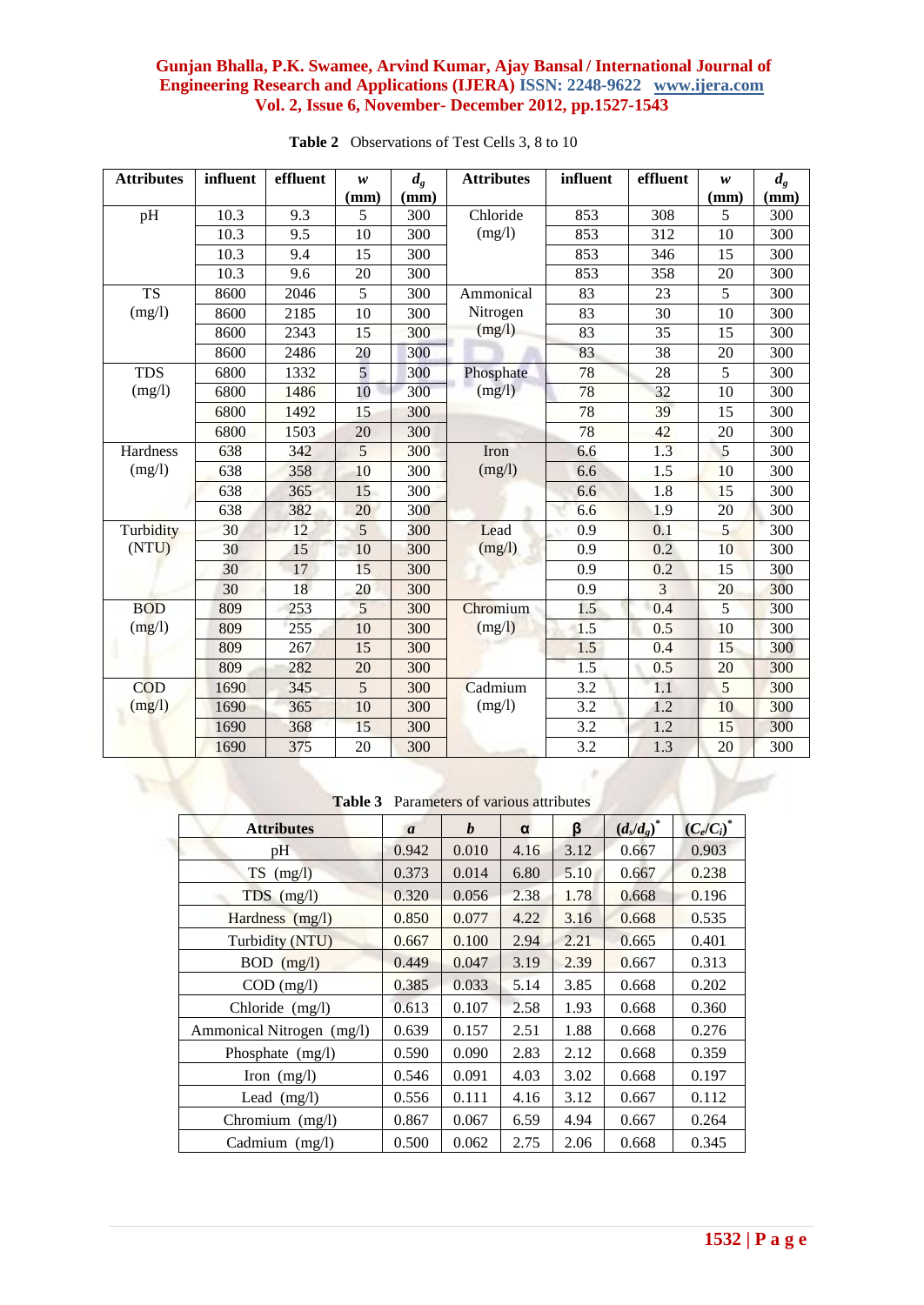| <b>Attributes</b>            | k     | m     |
|------------------------------|-------|-------|
| рH                           | 0.975 | 0.018 |
| $TS \text{ (mg/l)}$          | 0.414 | 0.138 |
| $TDS$ (mg/l)                 | 0.285 | 0.088 |
| Hardness(mg/l)               | 0.724 | 0.074 |
| Turbidity (NTU)              | 1.366 | 0.298 |
| BOD(mg/l)                    | 0.416 | 0.074 |
| $COD$ (mg/l)                 | 0.260 | 0.058 |
| Chloride (mg/l)              | 0.563 | 0.114 |
| Ammonical Nitrogen (mg/l)    | 1.252 | 0.367 |
| Phosphate $(mg/l)$           | 1.208 | 0.302 |
| $\text{Iron} \text{ (mg/l)}$ | 0.624 | 0.285 |
| Lead $(mg/l)$                | 2.294 | 0.729 |
| Chromium (mg/l)              | 0.416 | 0.101 |
| Cadmium (mg/l)               | 0.534 | 0.108 |





**Fig. 1** A laboratory Test Cell showing leachate collection layer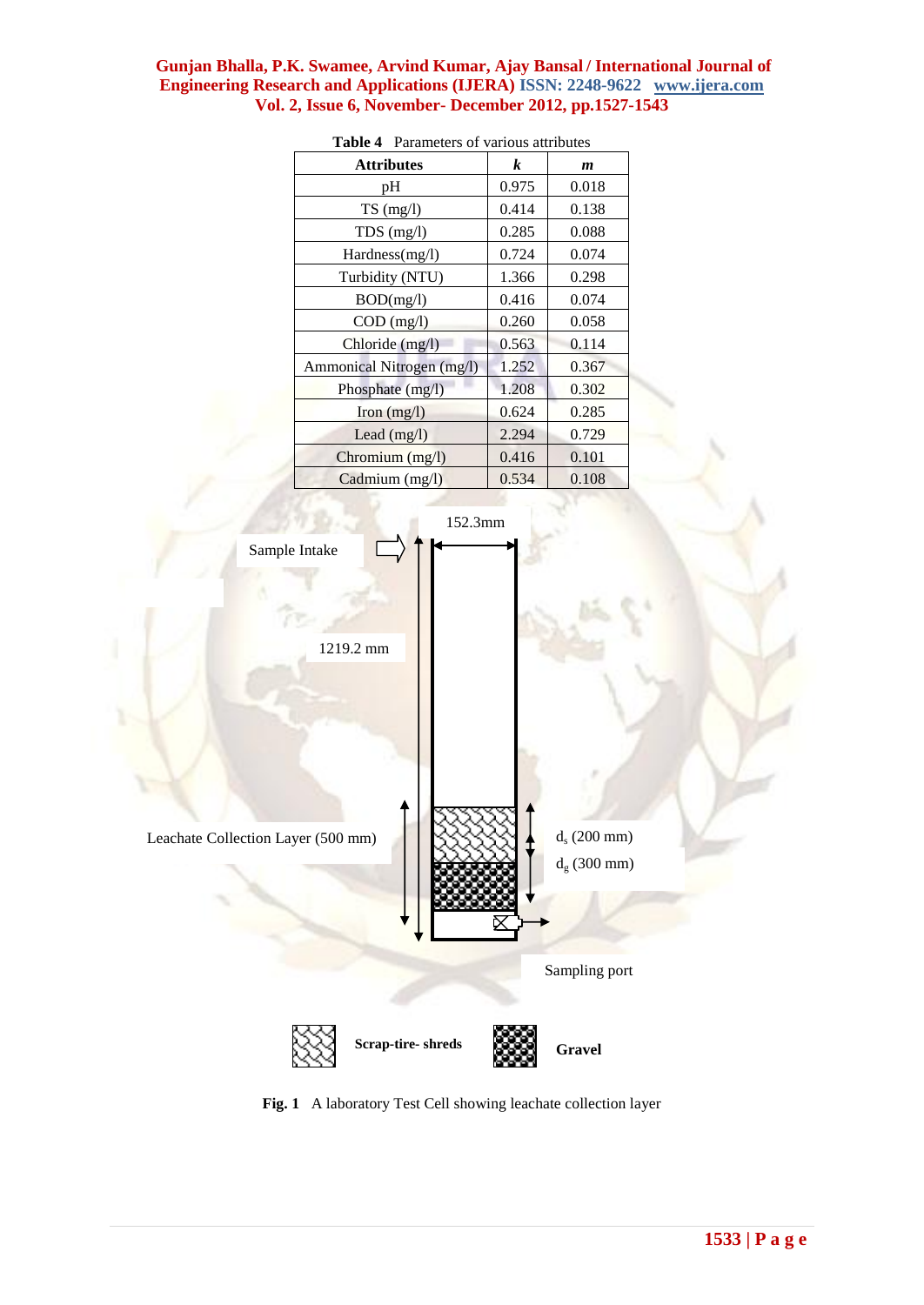



**Fig. 2 (c)** Plot of effluent-influent ratio of TDS versus  $d_s/d_g$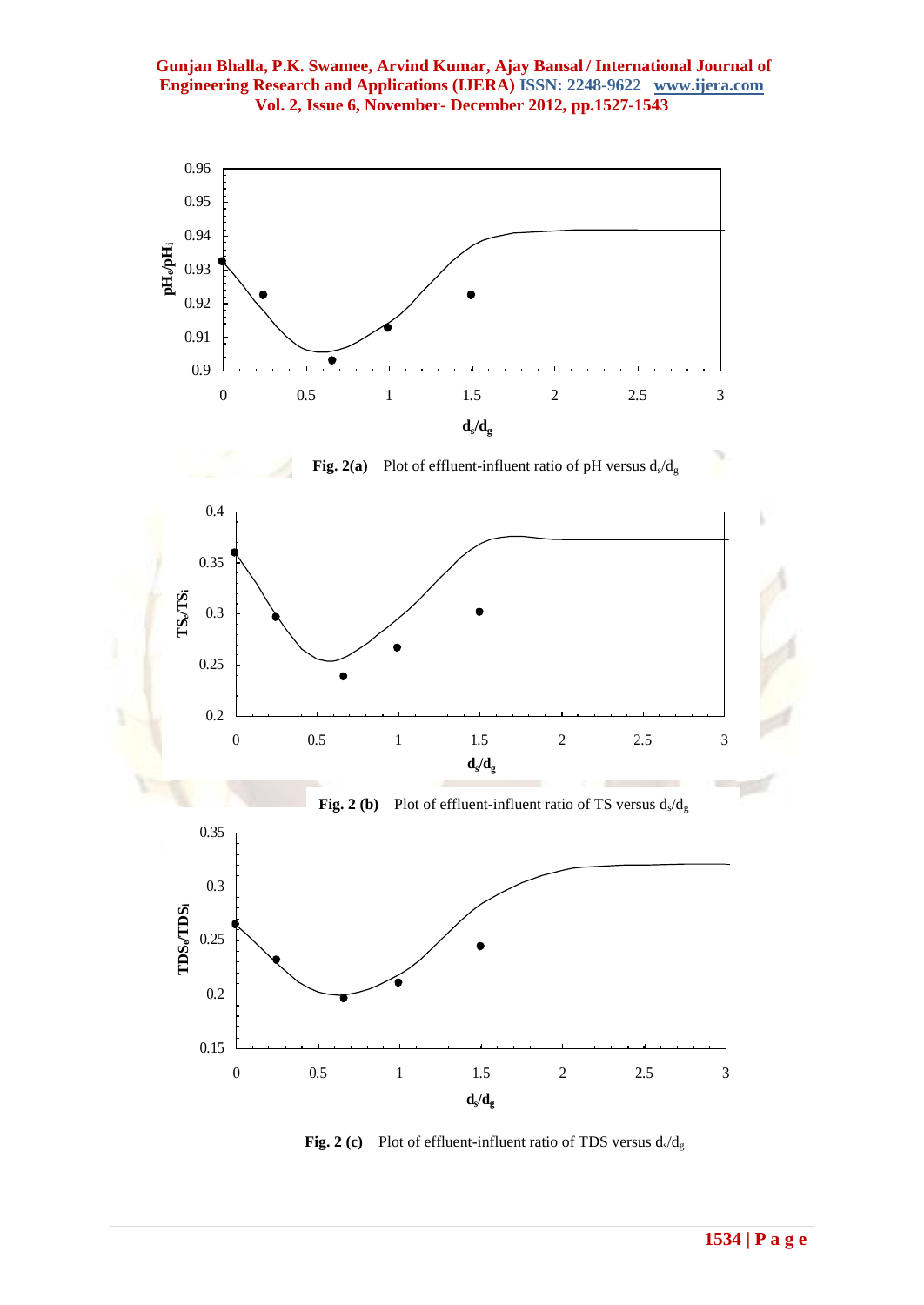

**Fig. 2 (f)** Plot of effluent-influent ratio of BOD versus  $d_s/d_g$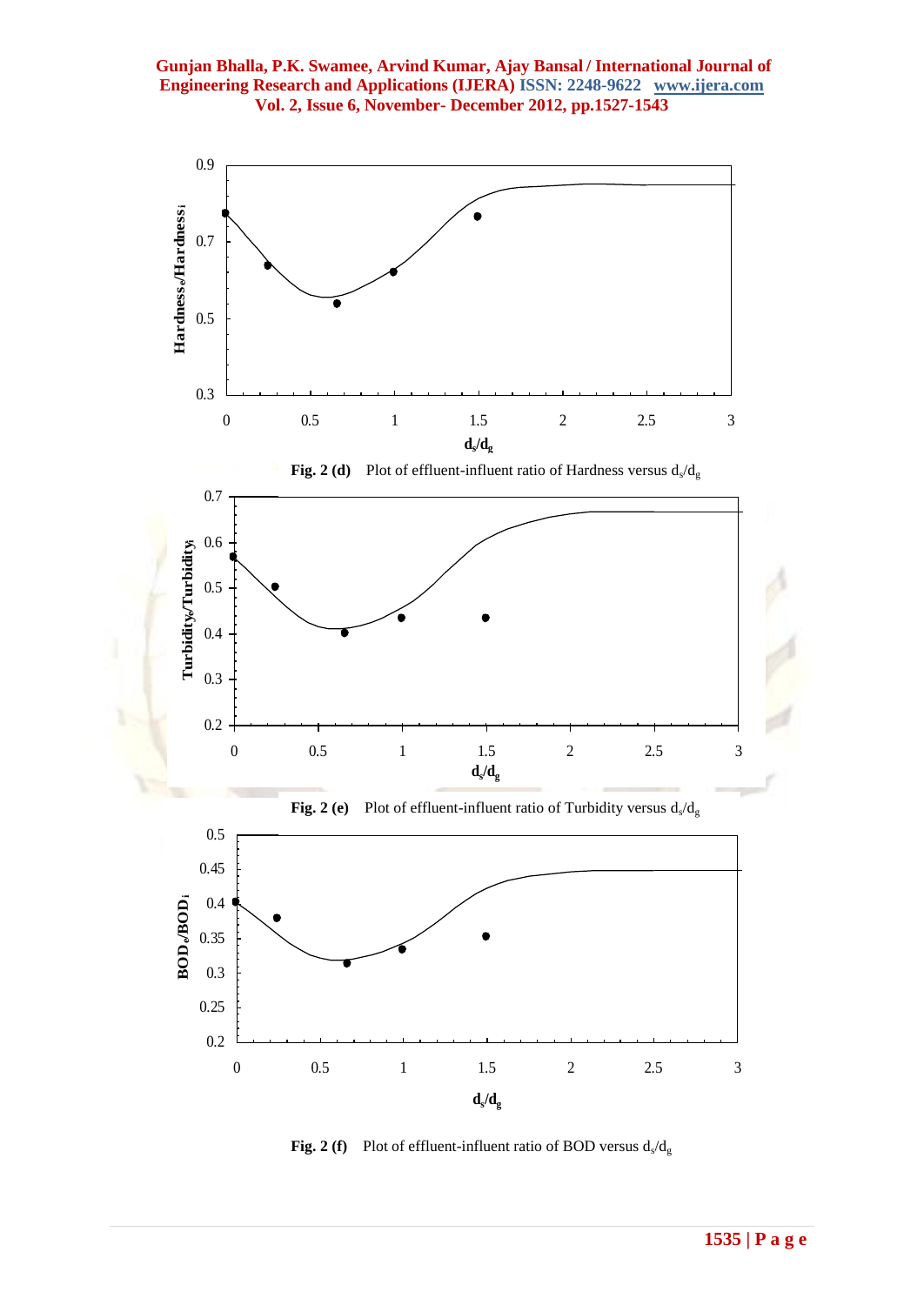

**Fig. 2 (i)** Plot of effluent-influent ratio of Ammonical-Nitrogen versus  $d_s/d_g$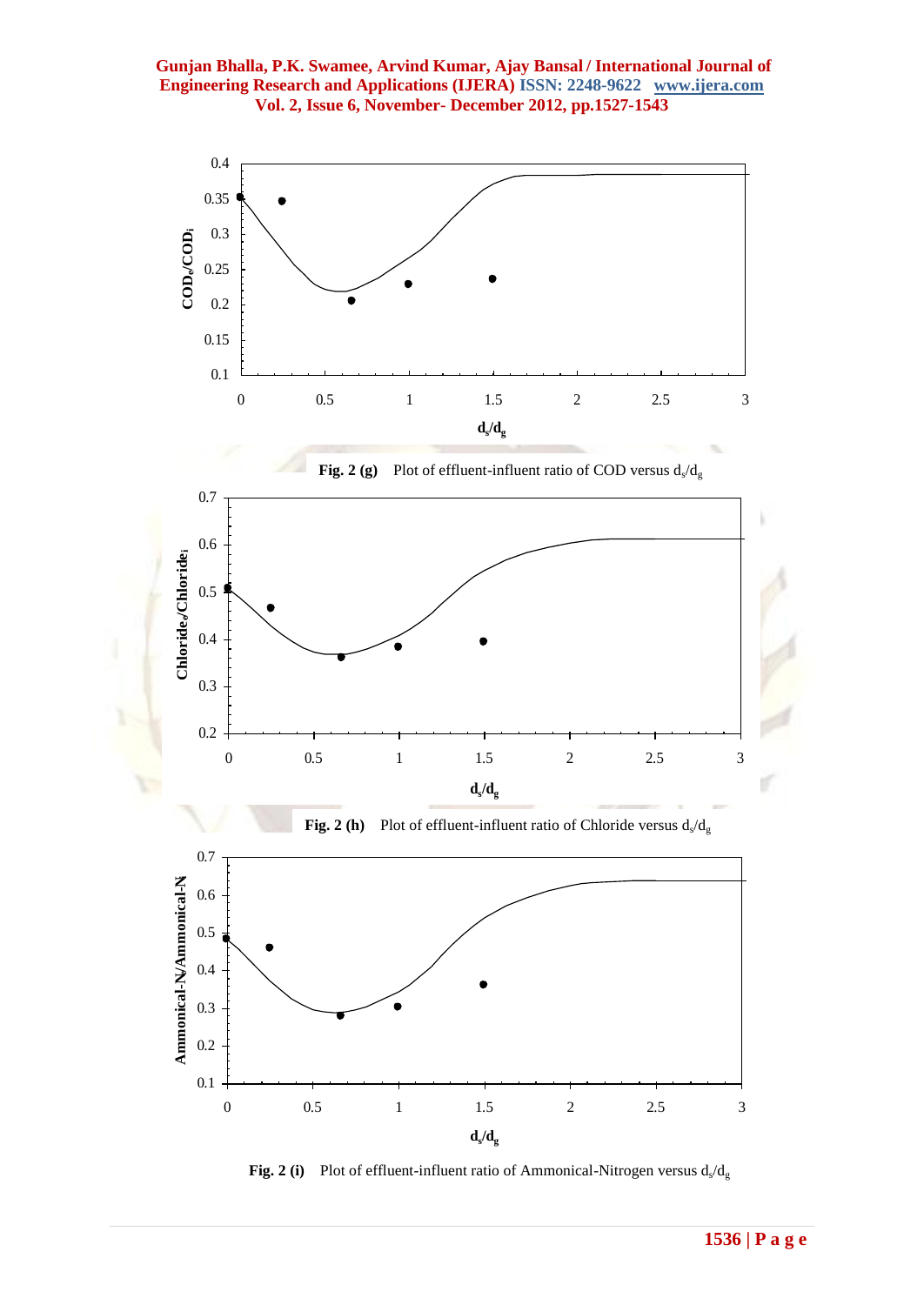

**Fig. 2 (j)** Plot of effluent-influent ratio of Phosphate versus  $d_s/d_g$ 



**Fig. 2 (k)** Plot of effluent-influent ratio of Iron versus  $d_s/d_g$ 



**Fig. 2 (1)** Plot of effluent-influent ratio of Lead versus  $d_s/d_g$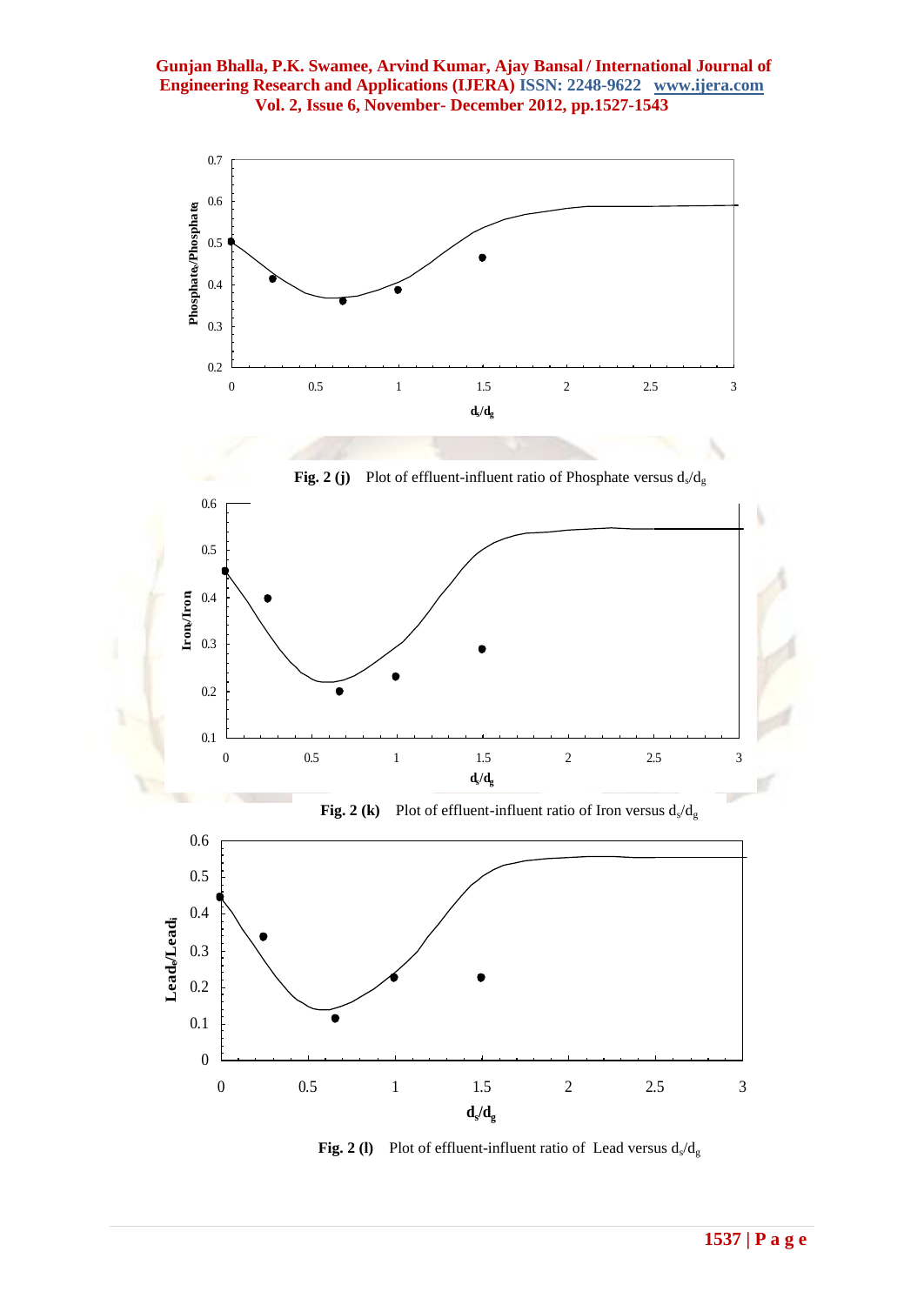

**Fig. 2 (n)** Plot of effluent-influent ratio of Cadmium versus  $d_s/d_g$ 

**Fig. 2 (a-n)** Graphical representations of effluent-influent ratio of various parameters versus  $d_s/d_g$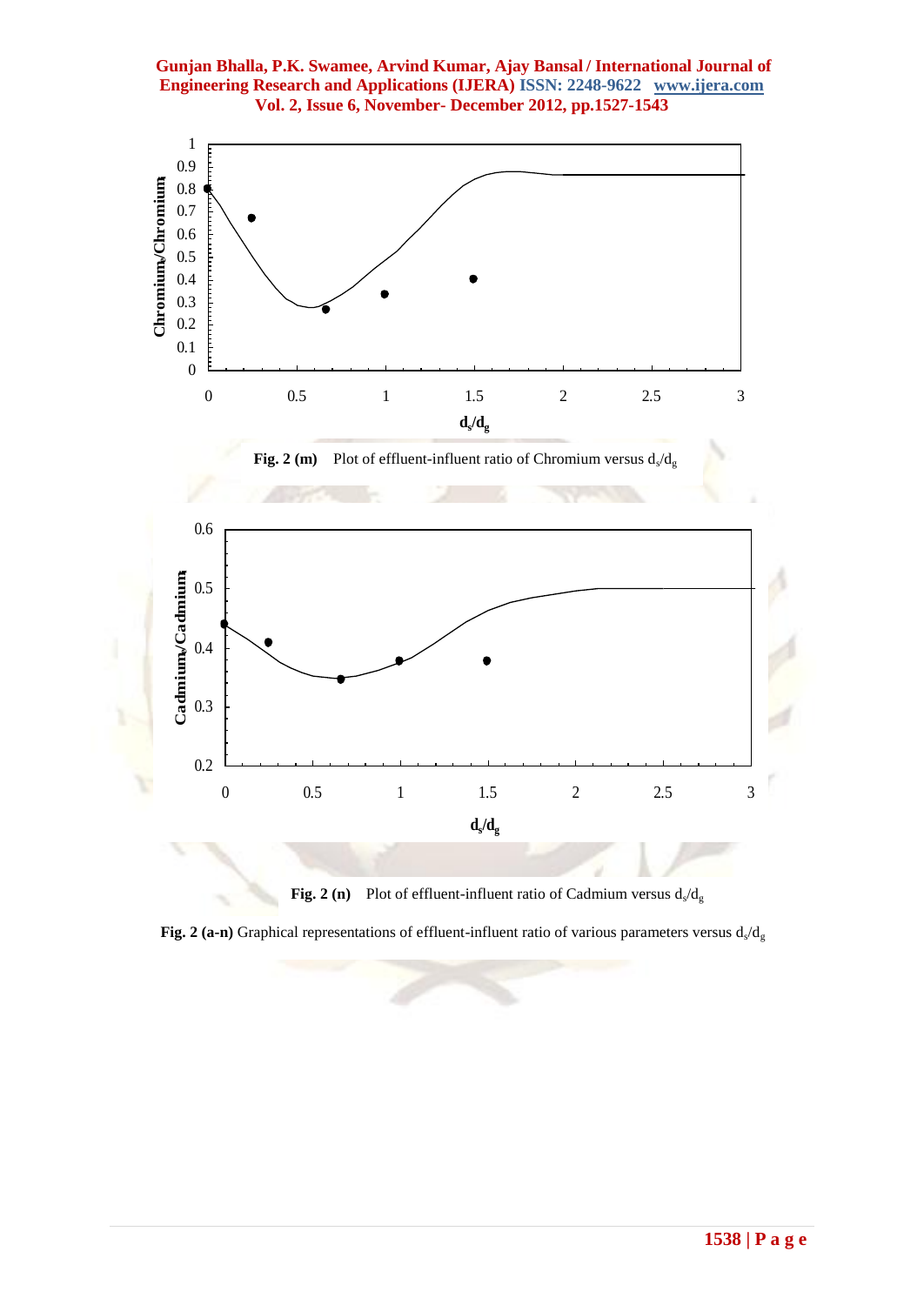

**Fig. 3(c)** Plot of effluent-influent ratio of TDS versus  $w/d_g$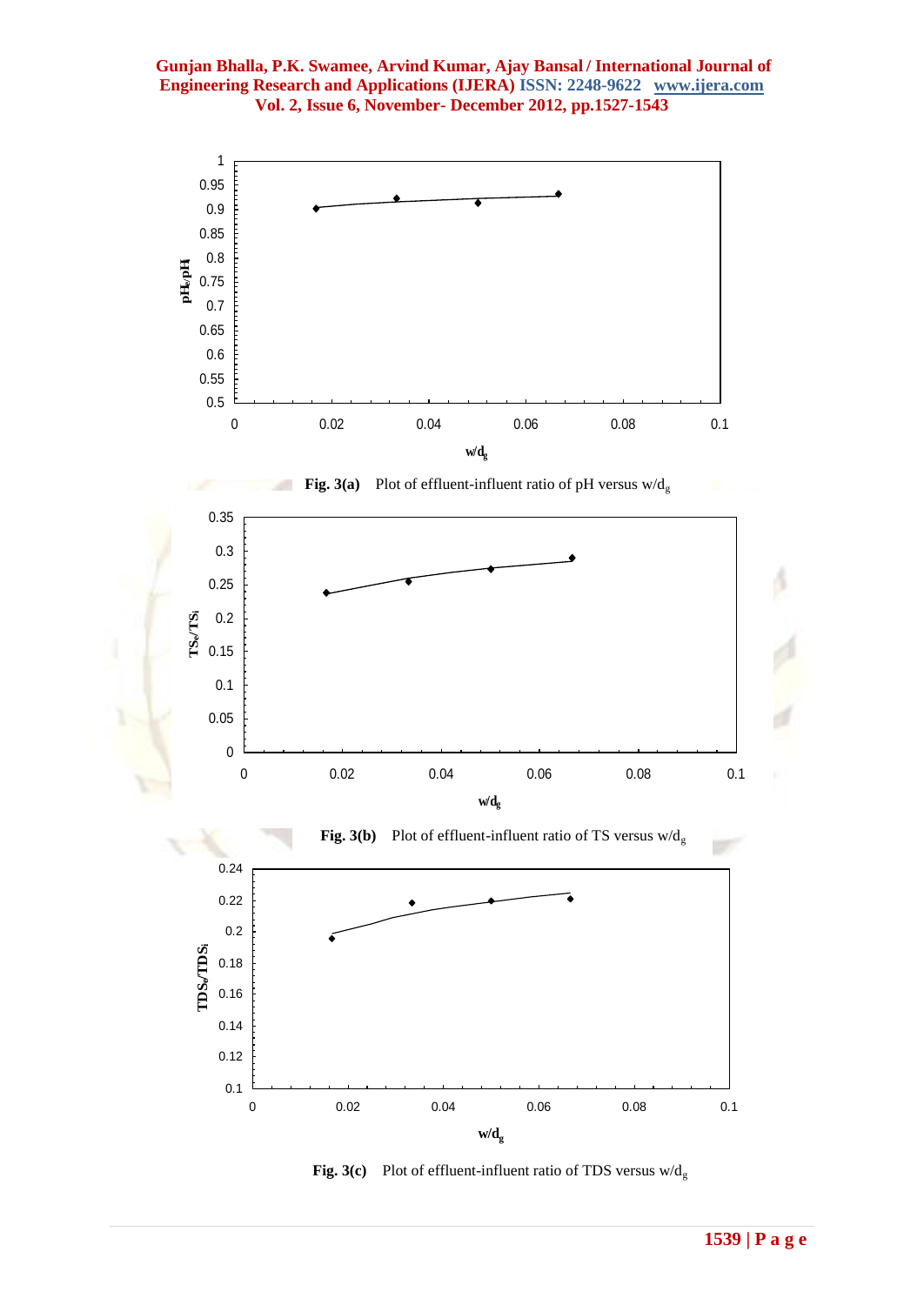

**Fig. 3(f)** Plot of effluent-influent ratio of BOD versus  $w/d_g$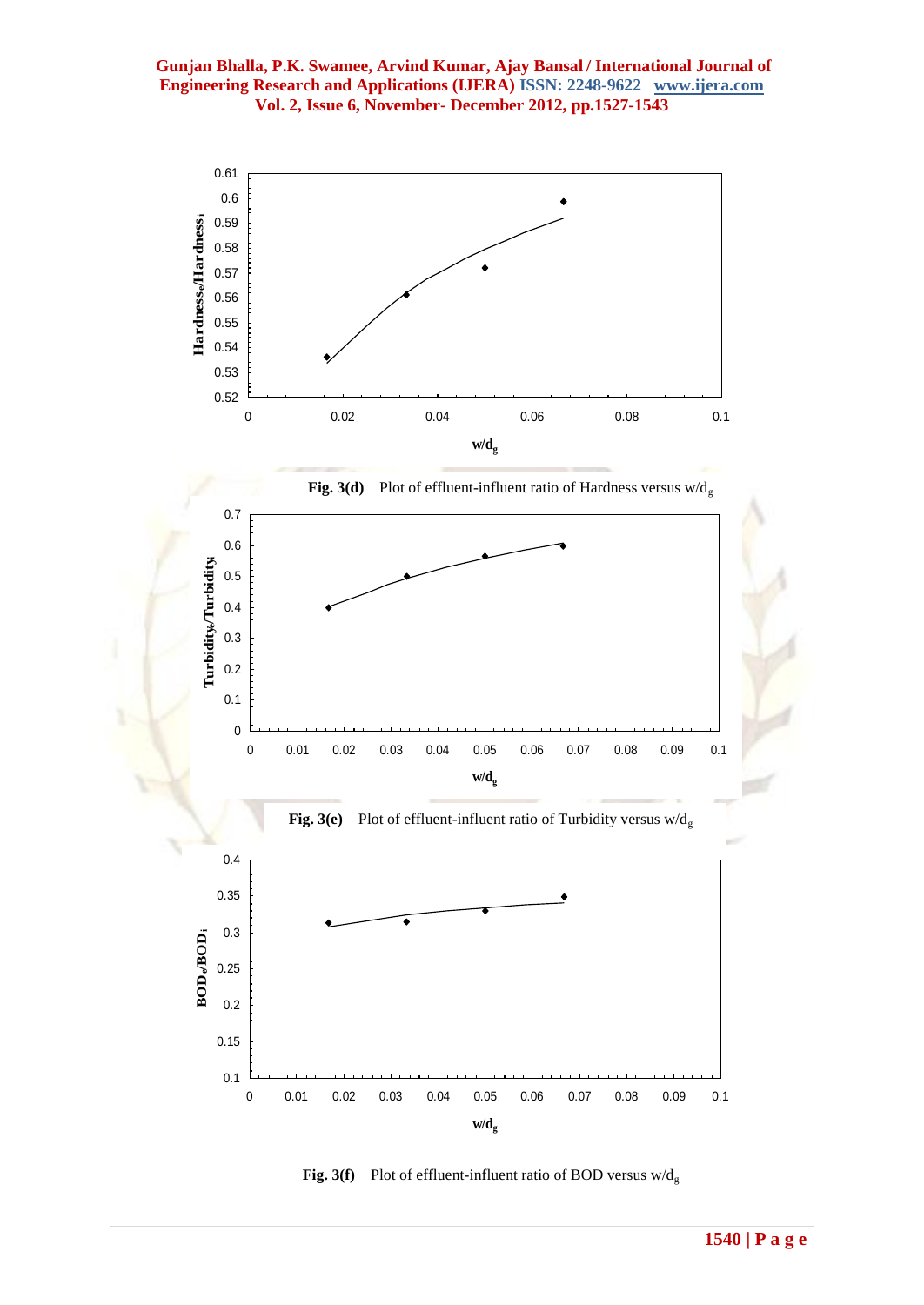

**Fig. 3(i)** Plot of effluent-influent ratio of Ammonical-Nitrogen versus  $w/d_g$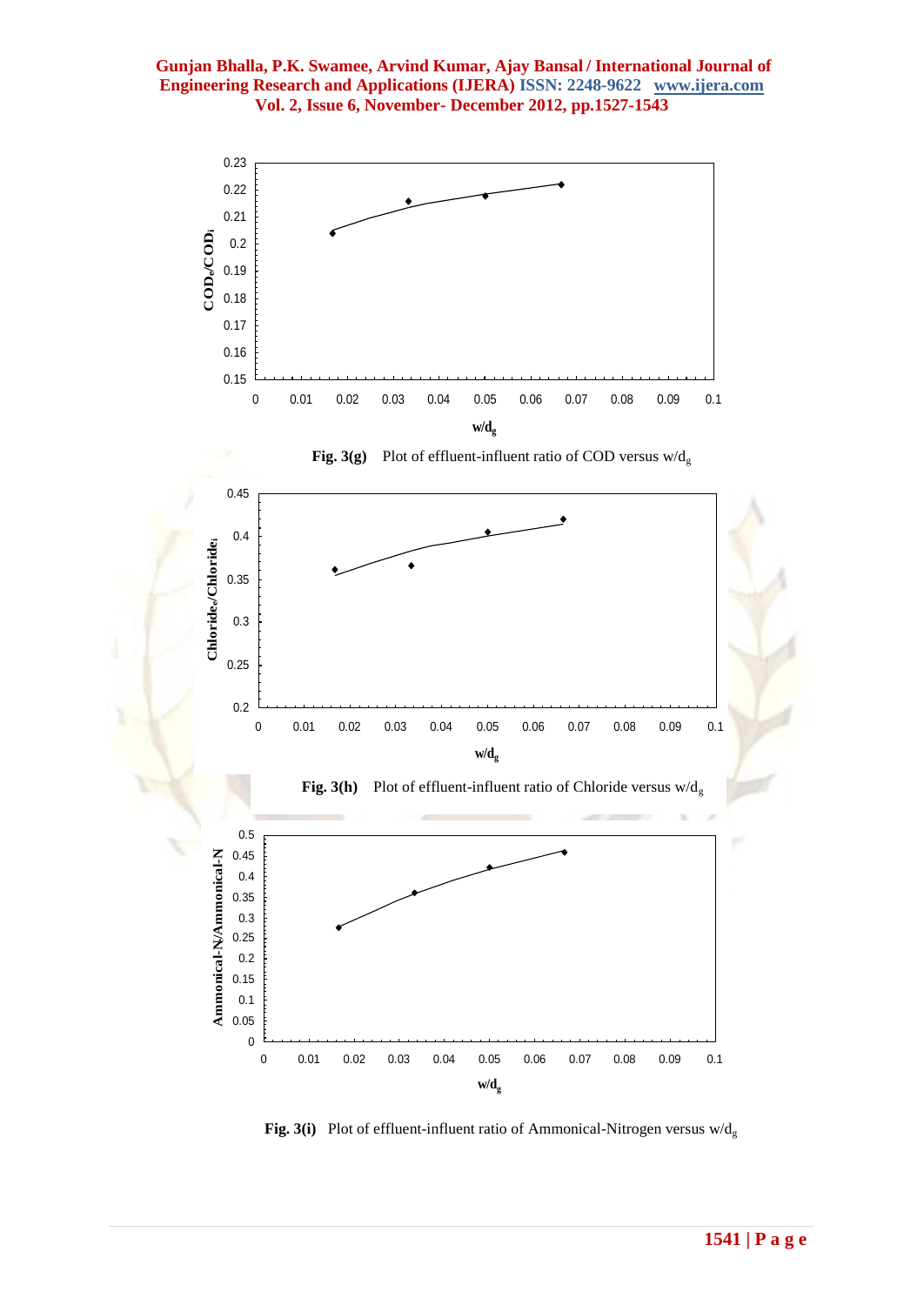

**Fig. 3 (j)** Plot of effluent-influent ratio of Phosphate versus  $w/d_g$ 



**Fig. 3 (l)** Plot of effluent-influent ratio of Lead versus  $w/d_g$